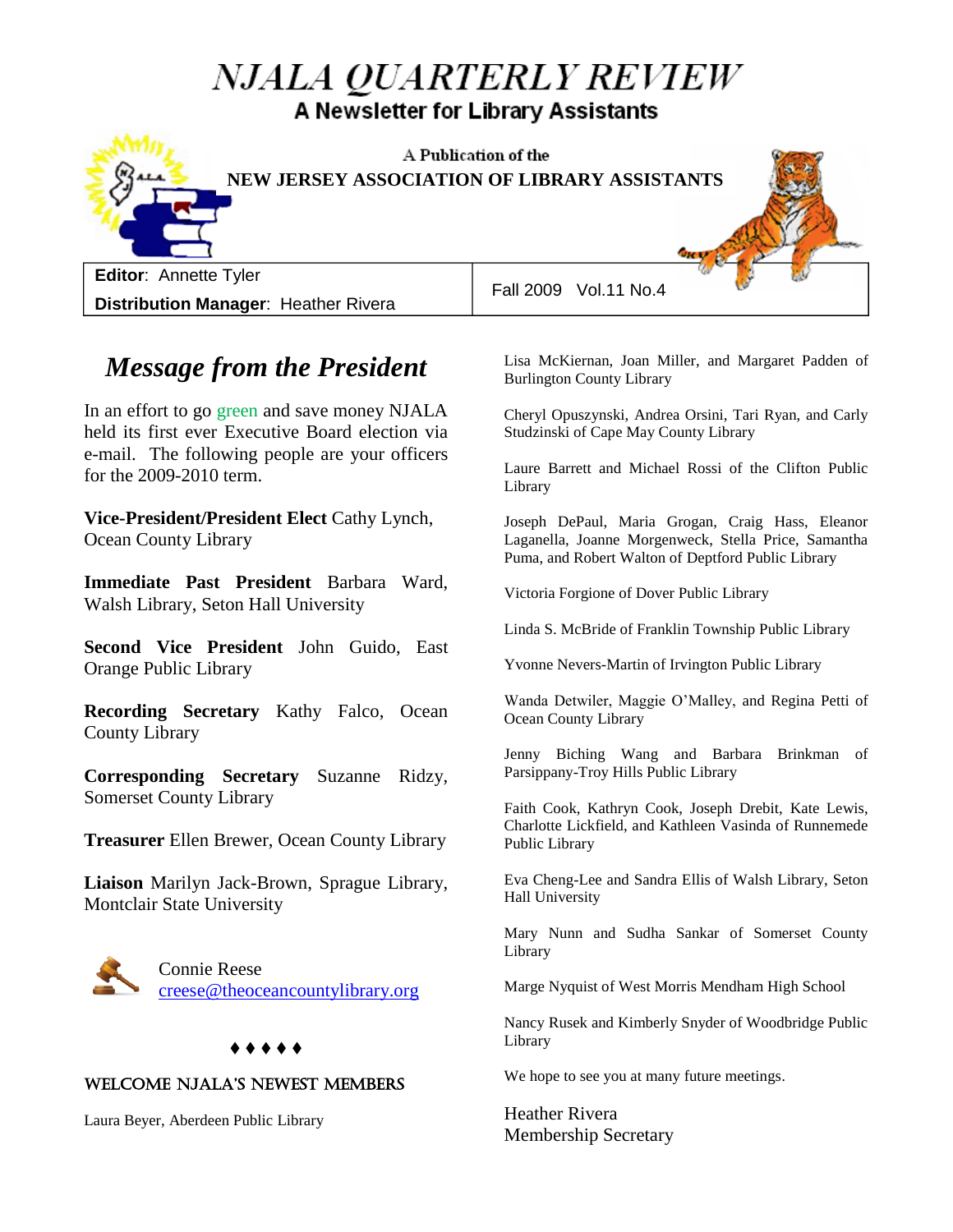### The Sea, The Library, AND Flu Shots!

On October 5, the Berkeley Branch of the Ocean County Library held Ocean County Day for residents of the county. Representatives from dozens of Ocean County agencies were on hand to inform residents of services available to them. Traditional agencies, like senior and health services were on hand as well as agencies people may not know so well, such as Extension **Services** 

Residents were able to try out voting booths while learning about registering to vote and locating polling locations. Other booths included information on county maintained parks and walking trails, health issues, mosquito control and volunteer opportunities. The day was filled with great information, as well as chance to mingle with some of Ocean County's leaders, including Freeholder Joseph Vicari and Sue Quinn, Director of the Ocean County Library.

The Friends of the Berkeley Library, in addition to donating cookies for the event, utilized the large crowd by holding a small book sale and table for information on joining the group. The library used the opportunity as well, putting up signs and displays to promote upcoming programming here in the branch.

Although there were snacks and drinks available, the biggest draw of the day was the flu and pneumonia shots that were being given out. Free to those who qualified, the shots were given and information was available on keeping healthy during the flu season. By the end of the day, 2,164 people visited the library, and over 400 shots were given out the public and county staff.

Amy Schade Berkeley Branch Manager

### Teens ARE Cool



The Newark Public Library recently held a contest to help remind people to return their books. The winners of the contest are teenagers

who used traditional American-style panels and manga (Japanese style) comic formatted posters.

To find out more about this interesting way to communicate with library patrons read, "It's Not Cool to Steal from the Library Talented Teens Tell Us Why" in the October 2009 edition of *The Second Century*, the newsletter of the Newark Public Library.





#### *NJALA Quarterly Review*

Editor Annette Tyler Morristown & Morris Township Public Library 1 Miller Road, Morristown NJ 07960 973-538-3473 FAX 973-267-4064 E-mail: [Annette.Tyler@mainlib.org](mailto:Annette.Tyler@mainlib.org)

The NJALA website is [http://www.njala.org](http://www.njala.org/).